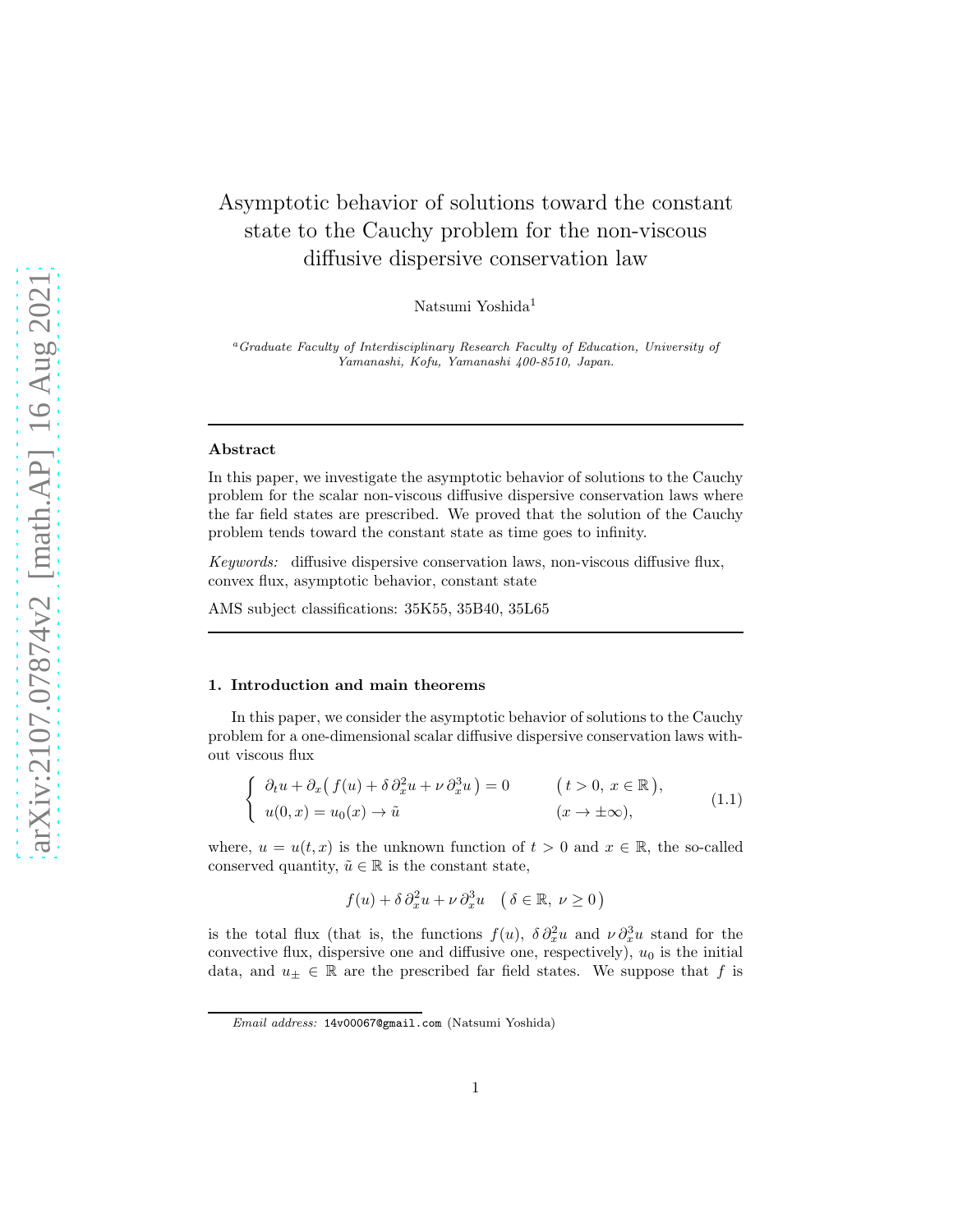a smooth function. It is noted that, the equation in the problem (1.1) is the non-viscous case  $(\mu = 0)$  for the following equation:

$$
\partial_t u + \partial_x \left( f(u) - \mu \partial_x u + \delta \partial_x^2 u + \nu \partial_x^3 u \right) = 0, \tag{1.2}
$$

where  $\mu \partial_x u$  is viscous/diffusive flux ( $\mu$  is the so-called viscous coefficient or anti-diffusion coefficient). It should be noted that, in the case  $\mu > 0$ ,  $\delta = 0$ ,  $\nu = 0$ , (1.2) becomes the viscous conservation law/generalized viscous Burgers equation, in the case  $\mu = 0, \delta \in \mathbb{R}, \nu = 0$ , the one does the Korteweg-de Vries equation as one of the dispersive conservation laws, in the case  $\mu > 0, \delta \in \mathbb{R}$ ,  $\nu = 0$ , the one does the generalized Korteweg-de Vries-Burgers equation, in the case  $\mu > 0$ ,  $\delta \in \mathbb{R}$ ,  $\nu > 0$ , the one does the generalized Korteweg-de Vries-Burgers-Kuramoto equation or the derivative form of the Kuramoto-Sivashinsky equation. We also note that the Korteweg-de Vries equation can be categorized as dispersive conservation laws, and the Korteweg-de Vries-Burgers equation and the Korteweg-de Vries-Burgers-Kuramoto equation or the derivative form of the Kuramoto-Sivashinsky equation the diffusive dispersive conservation laws.

There have been known the various of the stability results concerning with the conservation laws (see [\[1](#page-7-0)], [\[3\]](#page-7-1), [\[7](#page-8-0)], [\[9\]](#page-8-1), [\[10\]](#page-8-2), [\[11](#page-8-3)], [\[13\]](#page-8-4), [\[14](#page-8-5)], [\[15\]](#page-8-6), [\[17\]](#page-8-7), [\[19\]](#page-8-8), [\[21\]](#page-9-0), [\[24](#page-9-1)], [\[25](#page-9-2)], [\[26](#page-9-3)], [\[27\]](#page-9-4), [\[28\]](#page-9-5), [\[29\]](#page-9-6), [\[30\]](#page-9-7), [\[34\]](#page-10-0), [\[35\]](#page-10-1), [\[36](#page-10-2)], [\[37](#page-10-3)], [\[38](#page-10-4)], [\[39\]](#page-10-5), [\[41\]](#page-10-6), [\[42\]](#page-10-7) and so on, cf. [\[4\]](#page-7-2), [\[5\]](#page-7-3), [\[6\]](#page-8-9), [\[12\]](#page-8-10), [\[16](#page-8-11)], [\[18](#page-8-12)], [\[20](#page-9-8)], [\[22\]](#page-9-9), [\[23\]](#page-9-10), [\[32\]](#page-9-11), [\[33\]](#page-9-12)). In partucular, for the Cauchy problem of (1.2), Duan-Fan-Kim-Xie [\[8\]](#page-8-13), Ruan-Gao-Chen [\[31\]](#page-9-13), showed some stabilities of the rarefaction waves and Yoshida [\[40\]](#page-10-8) showed the global stabilities of the constant state and the rarefaction wave.

However, the any stabilities have not yet been known for more difficult nonviscous case,  $(1.1)$ .

Our main theorem is stated as follows.

**Theorem 1.1** (Main Theorem ). Assume the convective flux  $f \in C^2(\mathbb{R})$  satisfy

$$
|f''(u)| \le O(1) \left( 1 + |u|^q \right) \quad \left( 0 \le q \le 5 \right) \tag{1.3}
$$

,

and the initial data satisfy  $u_0 - \tilde{u} \in L^2$  and  $\partial_x u_0 \in H^1$ . Then the Cauchy problem (1.1) has a unique global in time solution u satisfying

$$
\begin{cases}\n u - \tilde{u} \in C^0([0, \infty); H^2) \\
 \partial_x^2 u \in L^2(0, \infty; H^2),\n\end{cases}
$$

and the asymptotic behavior

$$
\lim_{t \to \infty} \left( \sup_{x \in \mathbb{R}} |u(t,x) - \tilde{u}| + \sup_{x \in \mathbb{R}} |\partial_x u(t,x)| \right) = 0.
$$

The proofs of Theorem 1.1 is given by a technical energy method.

This paper is organized as follows. In Section 2, We reformulate the problem in terms of the deviation from the asymptotic state. In order to show the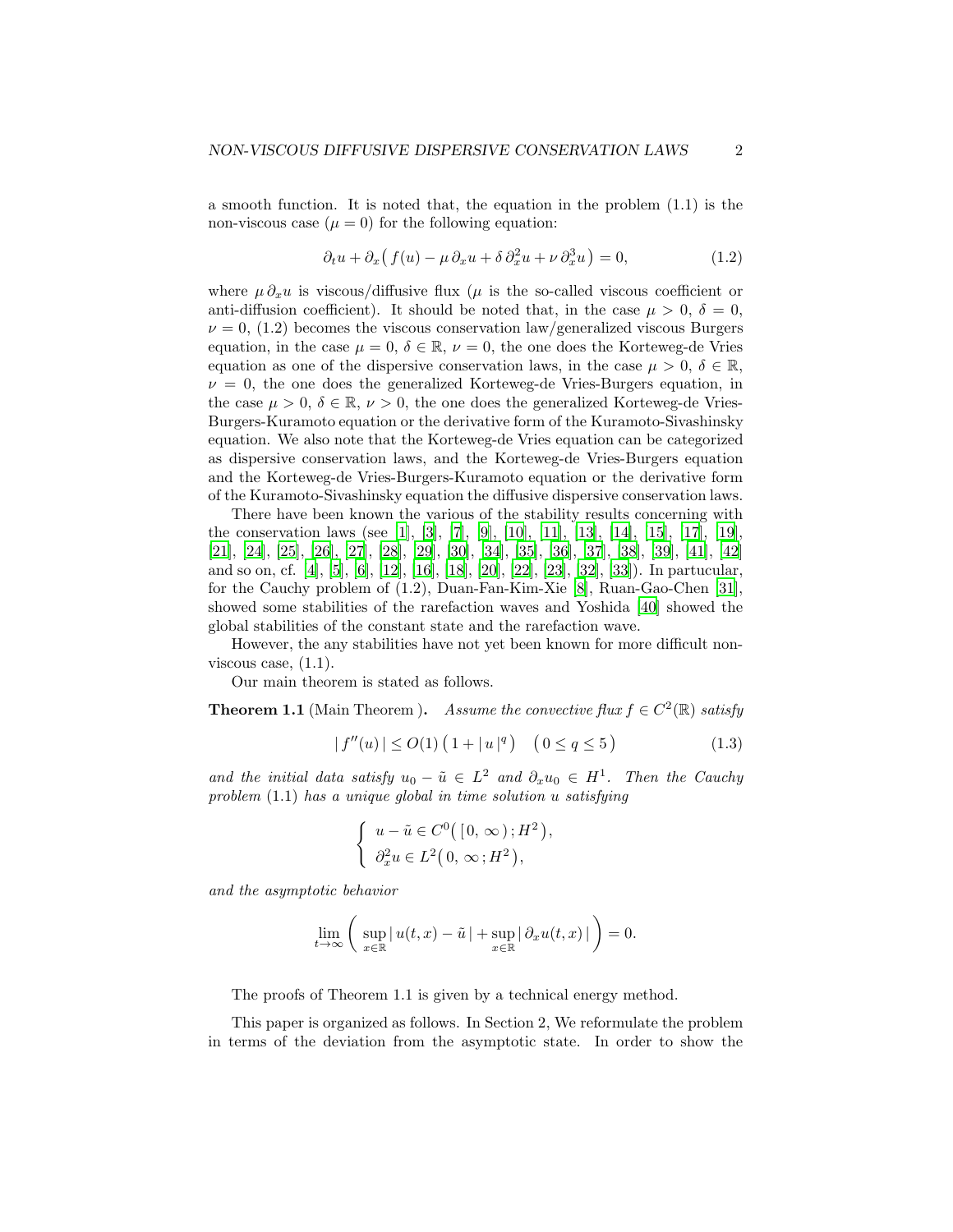asymptotics, we establish the a priori estimates by using the technical energy method in Section 3.

Some Notation. We denote by C generic positive constants unless they need to be distinguished. In particular, use  $C_{\alpha,\beta,\cdots}$  when we emphasize the dependency on  $\alpha$ ,  $\beta$ ,  $\dots$ .

For function spaces,  $L^p = L^p(\mathbb{R})$  and  $H^k = H^k(\mathbb{R})$  denote the usual Lebesgue space and k-th order Sobolev space on the whole space  $\mathbb R$  with norms  $|| \cdot ||_{L^p}$ and  $|| \cdot ||_{H^k}$ , respectively.

### 2. Reformulation of the problem

In this section, we reformulate our problem  $(1.1)$  in terms of the deviation from the asymptotic state. Now letting

$$
u(t,x) = \tilde{u} + \psi(t,x), \qquad (2.1)
$$

we reformulate the problem (1.1) in terms of the deviation  $\psi$  from  $\tilde{u}$  as

$$
\begin{cases}\n\partial_t \psi + \partial_x (f(\psi + \tilde{u})) = -\delta \partial_x^3 \psi - \nu \partial_x^4 \psi \quad (t > 0, \ x \in \mathbb{R}), \\
\psi(0, x) = \psi_0(x) := u_0(x) - \tilde{u} \to 0 \quad (x \to \pm \infty).\n\end{cases}
$$
\n(2.2)

Then we look for the unique global in time solution  $\psi$  which has the asymptotic behavior

$$
\sup_{x \in \mathbb{R}} |\psi(t, x)| \to 0, \quad \sup_{x \in \mathbb{R}} |\partial_x \psi(t, x)| \to 0 \qquad (t \to \infty).
$$
 (2.3)

Here we note that  $\psi_0 \in H^2$ . Then the corresponding theorems for  $\psi$  to Theorems 1.1 we should prove is stated as follows.

**Theorem 2.1.** (Global Existence). Assume the convective flux  $f \in C^2(\mathbb{R})$ satisfy (1.3) and the initial data satisfy  $\psi_0 \in H^2$ . Then the Cauchy problem (2.2) has a unique global in time solution  $\psi$  satisfying

$$
\begin{cases} \psi \in C^0([0,\infty);H^2), \\ \partial_x^2 \psi \in L^2(0,\infty;H^2), \end{cases}
$$

and the asymptotic behavior

$$
\lim_{t \to \infty} \left( \sup_{x \in \mathbb{R}} |\psi(t, x)| + \sup_{x \in \mathbb{R}} |\partial_x \psi(t, x)| \right) = 0.
$$

To accomplish the proofs of Theorem 2.1, we prepare the local existence precisely, we formulate the problem (2.2) at general initial time  $\tau \geq 0$ :

$$
\begin{cases}\n\partial_t \psi + \partial_x (f(\psi + \tilde{u})) = -\delta \partial_x^3 \psi - \nu \partial_x^4 \psi \quad (t > \tau, x \in \mathbb{R}), \\
\psi(\tau, x) = \psi_\tau(x) := u_\tau(x) - \tilde{u} \to 0 \quad (x \to \pm \infty).\n\end{cases}
$$
\n(2.4)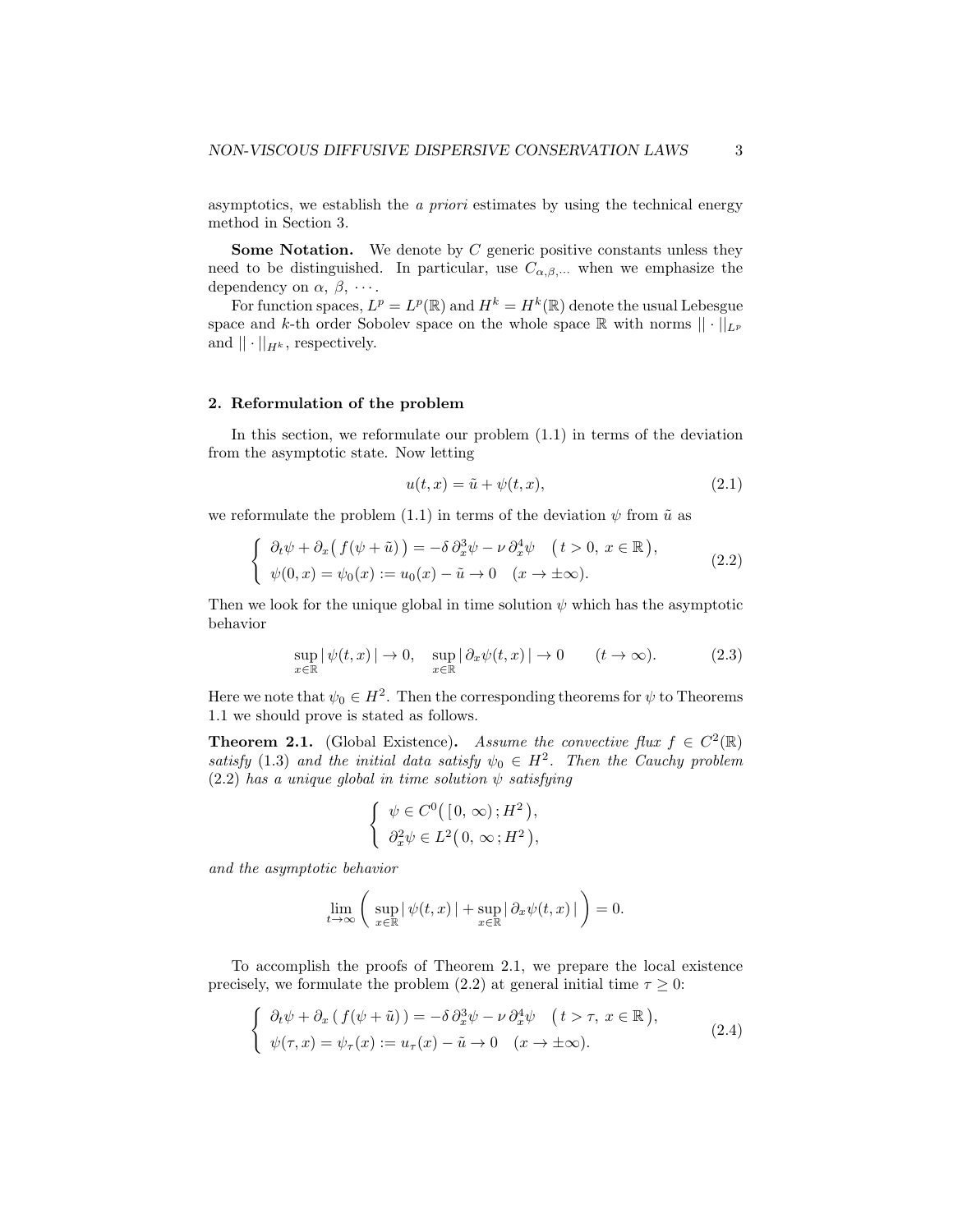Then the local existence theorem is stated as follows (since the proof is standard, we state only here (cf. [\[8\]](#page-8-13),  $[9]$ ,  $[31]$ ,  $[34]$ )).

**Theorem 2.2** (Local Existence). For any  $M > 0$ , there exists a positive constant  $t_0 = t_0(M)$  not depending on  $\tau$  such that if  $\psi_\tau \in H^2$  and

$$
\|\psi_{\tau}\|_{L^2} + \|\partial_x^2 \psi_{\tau}\|_{L^2} \le M,
$$

then the Cauchy problem (2.4) has a unique solution  $\psi$  on the time interval  $[\tau, \tau + t_0(M)]$  satisfying

$$
\begin{cases}\n\psi \in C^{0}([ \tau, \tau + t_{0}]; H^{2}),\n\partial_{x}^{2} \psi \in L^{2}(\tau, \tau + t_{0}; H^{2}),\n\sup_{t \in [ \tau, \tau + t_{0}]} ( \| \psi(t) \|_{L^{2}} + \| \partial_{x}^{2} \psi(t) \|_{L^{2}} ) \leq 2 M.\n\end{cases}
$$

Next, we state the a priori estimates as follows.

Theorem 2.3 (A Priori Estimates). Under the same assumptions as in Theorem 2.1, for any initial data  $\psi_0 \in H^2$ , there exists a positive constant  $C_{\psi_0}$  such that if the Cauchy problem (2.1) has a solution  $\phi$  on the time interval  $[0, T]$ satisfying

$$
\begin{cases} \phi \in C^0([0, T]; H^2), \\ \partial_x^2 \psi \in L^2(0, T; H^2), \end{cases}
$$

for some positive constant  $T$ , then it holds that

$$
\|\psi(t)\|_{H^2}^2 + \int_0^t \|\partial_x^2 \psi(\tau)\|_{H^2}^2 d\tau + \int_0^t \left(\sup_{x \in \mathbb{R}} |\psi(\tau, x)|\right)^8 d\tau + \int_0^t \left(\sup_{x \in \mathbb{R}} |\partial_x \psi(\tau, x)|\right)^{\frac{8}{3}} d\tau \le C_{\psi_0} \quad (t \in [0, T]).
$$
\n(2.5)

Combining the local existence Theorem 2.2 together with the each a priori estimates, Theorem 2.3 , we can obtain global existence Theorem 2.1. In fact, we can obtain the unique global in time solutions  $\psi$  to (2.2) in Theorem 2.2 satisfying

$$
\begin{cases} \psi \in C^0([0, \infty); H^2), \\ \partial_x^2 \psi \in L^2(0, \infty; H^2), \end{cases}
$$

and

$$
\sup_{t\geq 0} \|\psi(t)\|_{H^2}^2 + \int_0^\infty \|\partial_x^2 \psi(t)\|_{H^2}^2 \, \mathrm{d}t < \infty \tag{2.6}
$$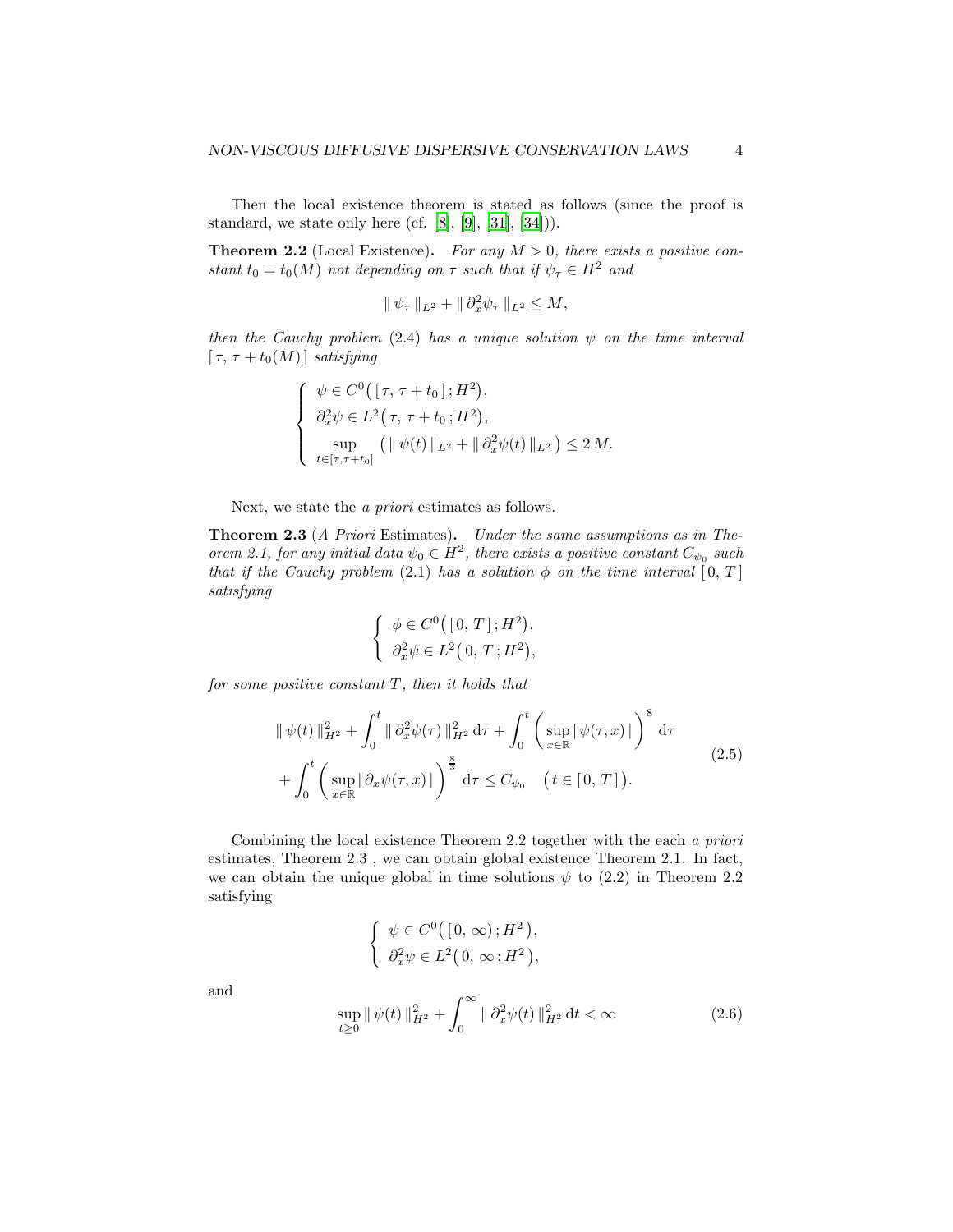which yields

$$
\int_0^\infty \left| \frac{\mathrm{d}}{\mathrm{d}t} \|\partial_x^2 \psi(t)\|_{L^2}^2 \right| \mathrm{d}t < \infty. \tag{2.7}
$$

We immediately have from  $(2.6)$  and  $(2.7)$  that

$$
\|\partial_x \psi(t)\|_{L^2} \to 0 \quad (t \to \infty). \tag{2.8}
$$

Further from (2.8) with  $T \to \infty$  and

$$
\sup_{x \in \mathbb{R}} |\partial_x \psi(t, x)| \le \sqrt{2} \|\partial_x \psi(t)\|_{L^2}^{\frac{1}{2}} \|\partial_x^2 \psi(t)\|_{L^2}^{\frac{1}{2}} \quad (t \ge 0), \tag{2.9}
$$

we obtain the asymptotic behavior (2.3).

Thus Theorem 2.1 is proved.

# 3. A priori estimates

In this section, under the assumption

$$
|f''(u)| \le O(1) \left( 1 + |u|^q \right) \quad (q \ge 0), \tag{3.1}
$$

we show the following a priori estimate for  $\psi$  in Theorem 2.3. To do that, we prepare the following basic estimate.

**Proposition 3.1.** For  $q \geq 0$ , it follows that

$$
\|\psi(t)\|_{L^2}^2 + 2\nu \int_0^t \|\partial_x^2 \psi(\tau)\|_{L^2}^2 d\tau = \|\psi_0\|_{L^2}^2 \quad (t \in [0, T]).
$$

**Proof of Proposition 3.1.** Multiplying the equation in (2.2) by  $\phi$  and integrating it with respect to  $x$ , we have, after integration by parts,

$$
\frac{1}{2} \frac{d}{dt} \|\psi(t)\|_{L^2}^2 + \nu \|\partial_x^2 \psi(t)\|_{L^2}^2 = 0.
$$
 (3.2)

Next, integrating  $(3.2)$  with respect to t, we immediately get the desired estimate.

Thus, we complete the proof of Proposition 3.1.

From Proposition 3.1, we have the next lemma.

**Lemma 3.2.** There exists a positive constant  $C_{\psi_0}$  such that

$$
\int_0^t \left( \sup_{x \in \mathbb{R}} |\psi(\tau, x)| \right)^8 d\tau + \int_0^t \left( \sup_{x \in \mathbb{R}} |\partial_x \psi(\tau, x)| \right)^{\frac{8}{3}} d\tau \le C_{\phi_0} \quad (t \in [0, T]).
$$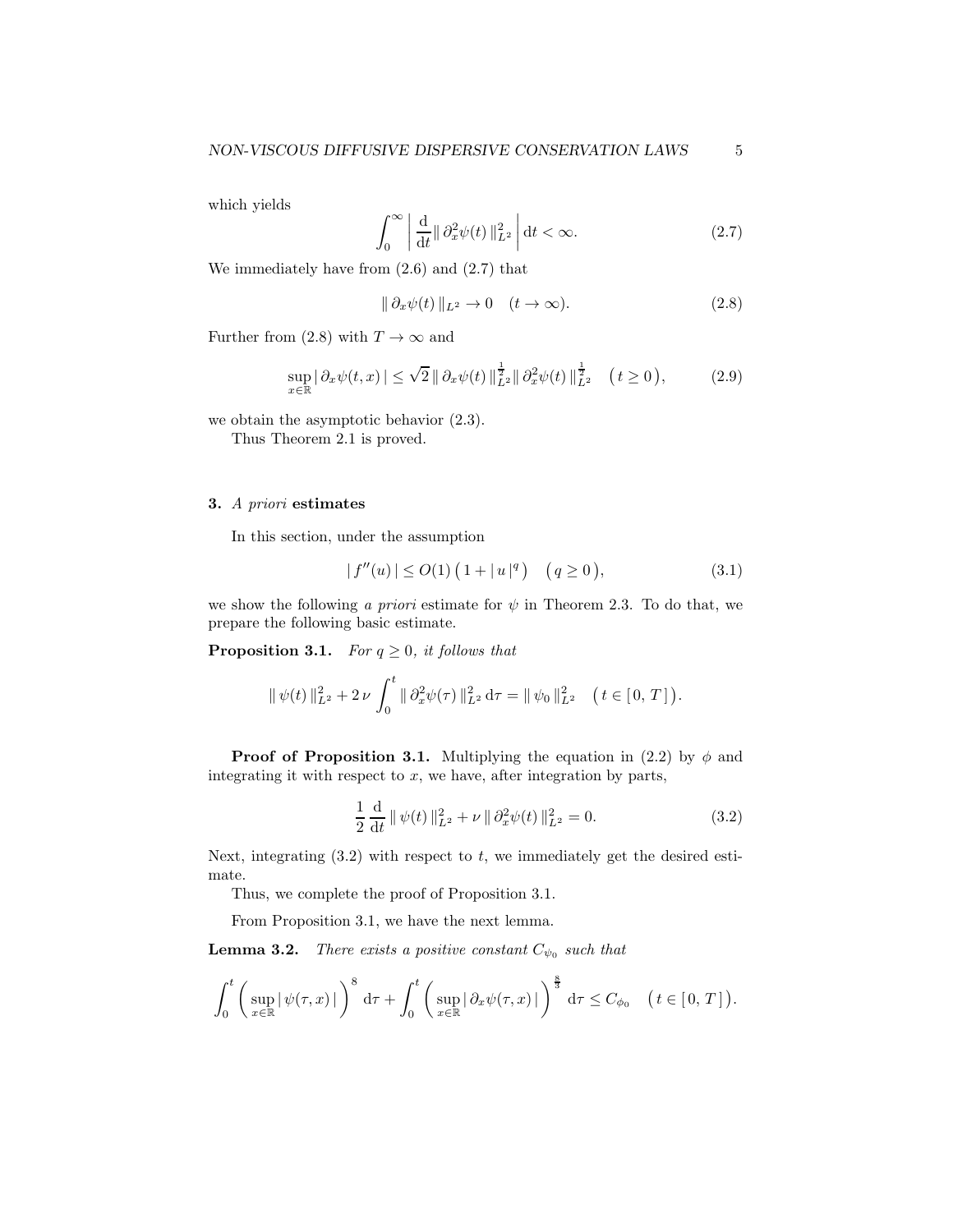Proof of Lemma 3.2. By using the Sobolev inequality and the integration by parts, we get

$$
\sup_{x \in \mathbb{R}} |\psi(t, x)| \leq \sqrt{2} ||\psi(t)||_{L^{2}}^{\frac{1}{2}} ||\partial_{x}\psi(t)||_{L^{2}}^{\frac{1}{2}}
$$
\n
$$
\leq \sqrt{2} ||\psi(t)||_{L^{2}}^{\frac{3}{4}} ||\partial_{x}^{2}\psi(t)||_{L^{2}}^{\frac{1}{4}} \quad (t \in [0, T]),
$$
\n(3.3)

$$
\sup_{x \in \mathbb{R}} |\psi(t, x)| \leq \sqrt{2} || \partial_x \psi(t) ||_{L^2}^{\frac{1}{2}} || \partial_x^2 \psi(t) ||_{L^2}^{\frac{1}{2}} \n\leq \sqrt{2} || \psi(t) ||_{L^2}^{\frac{1}{4}} || \partial_x^2 \psi(t) ||_{L^2}^{\frac{3}{4}} \quad (t \in [0, T]).
$$
\n(3.4)

From (3.3) and (3.4), noting Proposition 3.1, we immediately have the desired estimate.

Thus, the proof is complete.

Next, we state the *a priori* estimate for  $\partial_x^2 \psi$  as follows.

**Proposition 3.3.** For  $0 \le q \le 5$ , there exists a positive constant  $C_{\psi_0}$  such that

$$
\|\partial_x^2 \psi(t)\|_{L^2}^2 + \int_0^t \|\partial_x^4 \psi(\tau)\|_{L^2}^2 d\tau \leq C_{\psi_0} \quad (t \in [0, T]).
$$

Once Proposition 3.3 holds true, by using Proposition 3.1, we can estimate as follows.

$$
\|\partial_x \psi\|_{L^2}^2 \le \|\psi\|_{L^2} \|\partial_x^2 \psi\|_{L^2} \le C_{\phi_0},
$$
\n(3.5)

$$
\int_0^t \|\partial_x^3 \psi\|_{L^2}^2 d\tau \le \left(\int_0^t \|\partial_x^2 \psi\|_{L^2}^2 d\tau\right)^{\frac{1}{2}} \left(\int_0^t \|\partial_x^4 \psi\|_{L^2}^2 d\tau\right)^{\frac{1}{2}} \le C_{\phi_0}, \quad (3.6)
$$

for  $t \in [0, T]$ . From the uniform estimates (3.5) and (3.6), we immediately get the *a priori* estimate for  $\partial_x \psi$  as follows.

**Proposition 3.4.** For  $0 \le q \le 5$ , there exists a positive constant  $C_{\psi_0}$  such that

$$
\|\partial_x \psi(t)\|_{L^2}^2 + \int_0^t \|\partial_x^3 \psi(\tau)\|_{L^2}^2 d\tau dxd\tau \leq C_{\psi_0} \quad (t \in [0, T]).
$$

From Propositions 3.1, 3.3-3.4, by using the Sobolev inequality, we have the following uniform boundedness of  $\psi$  and  $\partial_x \psi$  as follows.

**Lemma 3.5.** There exists a positive constant  $C_{\psi_0}$  such that

$$
\sup_{x\in\mathbb{R}}|\psi(t,x)|\leq C_{\psi_0}, \quad \sup_{x\in\mathbb{R}}|\partial_x\psi(t,x)|\leq C_{\psi_0} \quad \big(\,t\in[0,T]\,\big).
$$

By combining Propositions 3.1, 3.3-3.4 and Lemma 3.2, we can obtain Theorem 2.3. Therefore, in order to complete the proof of Theorem 2.3, we finally prove Proposition 3.3.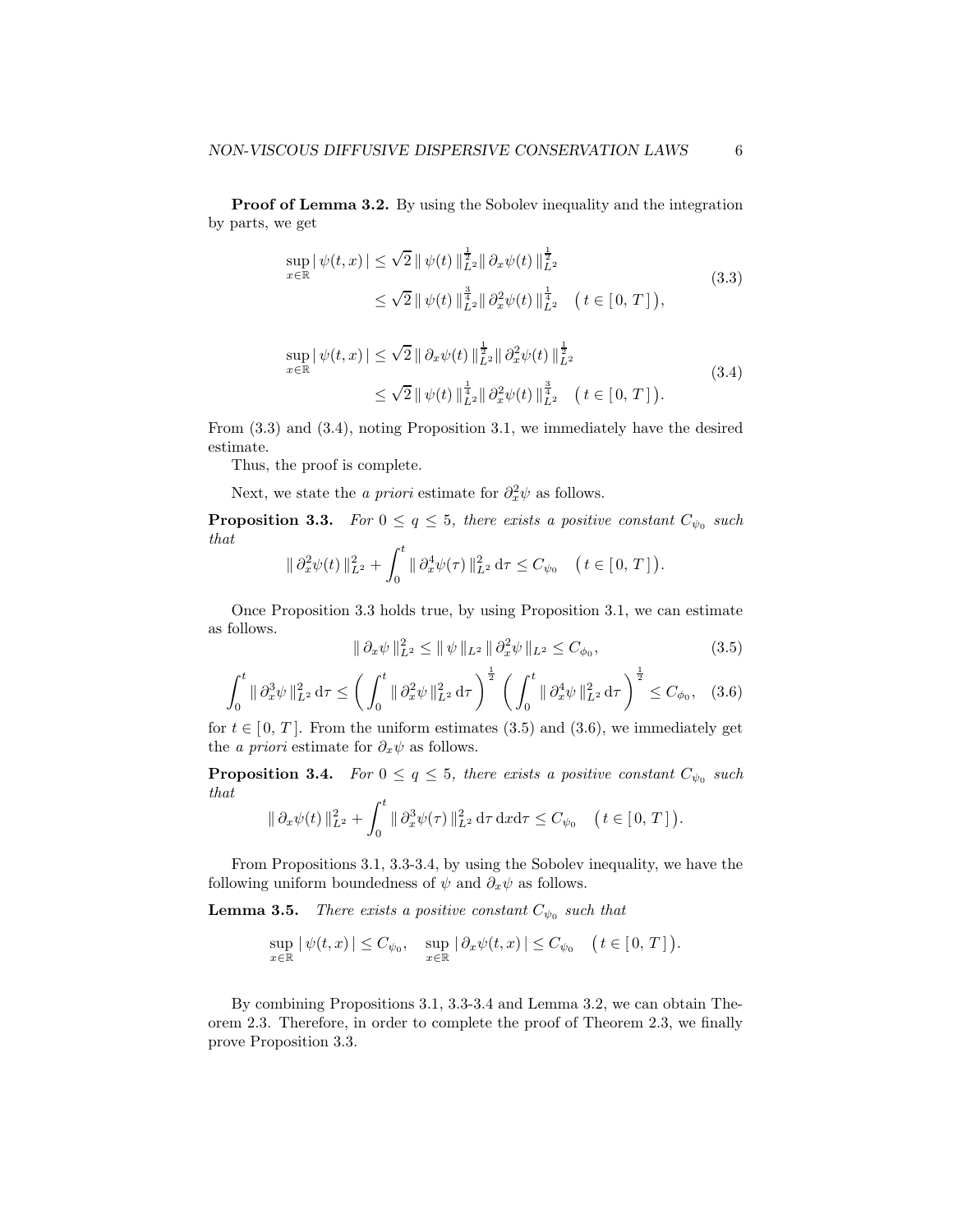**Proof of Proposition 3.3.** Multiplying the equation in  $(2.2)$  by  $\partial_x^4 \psi$ , and integrating the resultant formula with respect to  $x$ , we have

$$
\frac{1}{2}\frac{\mathrm{d}}{\mathrm{d}t} \|\partial_x\psi(t)\|_{L^2}^2 + \nu \|\partial_x^4\psi(t)\|_{L^2}^2 = -\int_{-\infty}^{\infty} \partial_x^4\psi \,\partial_x\big(f(\psi+\tilde{u})\big) \,\mathrm{d}x. \tag{3.7}
$$

The right-hand side of (3.7) becomes

$$
-\int_{-\infty}^{\infty} \partial_x^4 \psi \, \partial_x \left( f(\psi + \tilde{u}) \right) dx
$$
  
= 
$$
\int_{-\infty}^{\infty} f''(\psi + \tilde{u}) \left| \partial_x \psi \right|^2 \partial_x^3 \psi \, dx + \int_{-\infty}^{\infty} f'(\psi + \tilde{u}) \partial_x^2 \psi \partial_x^3 \psi \, dx
$$
 (3.8)  
= 
$$
\int_{-\infty}^{\infty} f''(\psi + \tilde{u}) \left| \partial_x \psi \right|^2 \partial_x^3 \psi \, dx - \frac{1}{2} \int_{-\infty}^{\infty} f''(\psi + \tilde{u}) \partial_x \psi \left| \partial_x^2 \psi \right|^2 dx.
$$

From (3.1), by making use of the Cauchy-Schwarz, Sobolev and Young inequalities, and integration by parts, we can estimate the first term on the right-hand side of (3.8) as follows.

$$
\left| \int_{-\infty}^{\infty} f''(\psi + \tilde{u}) \left| \partial_x \psi \right|^2 \partial_x^3 \psi \, dx \right|
$$
\n
$$
\leq C_q \int_{-\infty}^{\infty} \left| \partial_x \psi \right|^2 \left| \partial_x^3 \psi \right| dx + C_q \int_{-\infty}^{\infty} \left| \phi \right|^q \left| \partial_x \psi \right|^2 \left| \partial_x^3 \psi \right| dx,
$$
\n
$$
C_q \int_{-\infty}^{\infty} \left| \partial_x \psi \right|^2 \left| \partial_x^3 \psi \right| dx
$$
\n
$$
\leq C_q \left\| \partial_x \psi \right\|_{L^2}^2 \left\| \partial_x^3 \psi \right\|_{L^2}^{\frac{1}{2}} \left\| \partial_x^4 \psi \right\|_{L^2}^{\frac{1}{2}}
$$
\n
$$
\leq C_q \left\| \psi \right\|_{L^2} \left\| \partial_x^2 \psi \right\|_{L^2}^{\frac{5}{4}} \left\| \partial_x^4 \psi \right\|_{L^2}^{\frac{3}{4}} \right] \tag{3.10}
$$
\n
$$
\leq \frac{\nu}{8} \left\| \partial_x^4 \psi \right\|_{L^2}^2 + C_{q,\nu} \left\| \psi \right\|_{L^2}^{\frac{5}{8}} \left\| \partial_x^2 \psi \right\|_{L^2}^2,
$$

$$
C_q \int_{-\infty}^{\infty} |\psi|^q |\partial_x \psi|^2 |\partial_x^3 \psi| dx
$$
  
\n
$$
\leq C_q \|\psi\|_{L^{\infty}}^q \|\partial_x \psi\|_{L^2}^2 \|\partial_x^3 \psi\|_{L^{\infty}}
$$
  
\n
$$
\leq C_q \|\psi\|_{L^{\infty}}^q \|\psi\|_{L^2}^q \|\partial_x^2 \psi\|_{L^2}^{\frac{5}{4}} \|\partial_x^4 \psi\|_{L^2}^{\frac{3}{4}}
$$
  
\n
$$
\leq \frac{\nu}{8} \|\partial_x^4 \psi\|_{L^2}^2 + C_{q,\nu} \|\psi\|_{L^{\infty}}^{\frac{8q}{5}} \|\psi\|_{L^2}^{\frac{8}{5}} \|\partial_x^2 \psi\|_{L^2}^2
$$
  
\n
$$
\leq \frac{\nu}{8} \|\partial_x^4 \psi\|_{L^2}^2 + C_{q,\nu} (1 + \|\psi\|_{L^{\infty}}^8) \|\psi\|_{L^2}^{\frac{8}{5}} \|\partial_x^2 \psi\|_{L^2}^2 (0 \leq q \leq 5).
$$
 (3.11)

Similarly, the second term on the right-hand side of (3.8) can be estimated as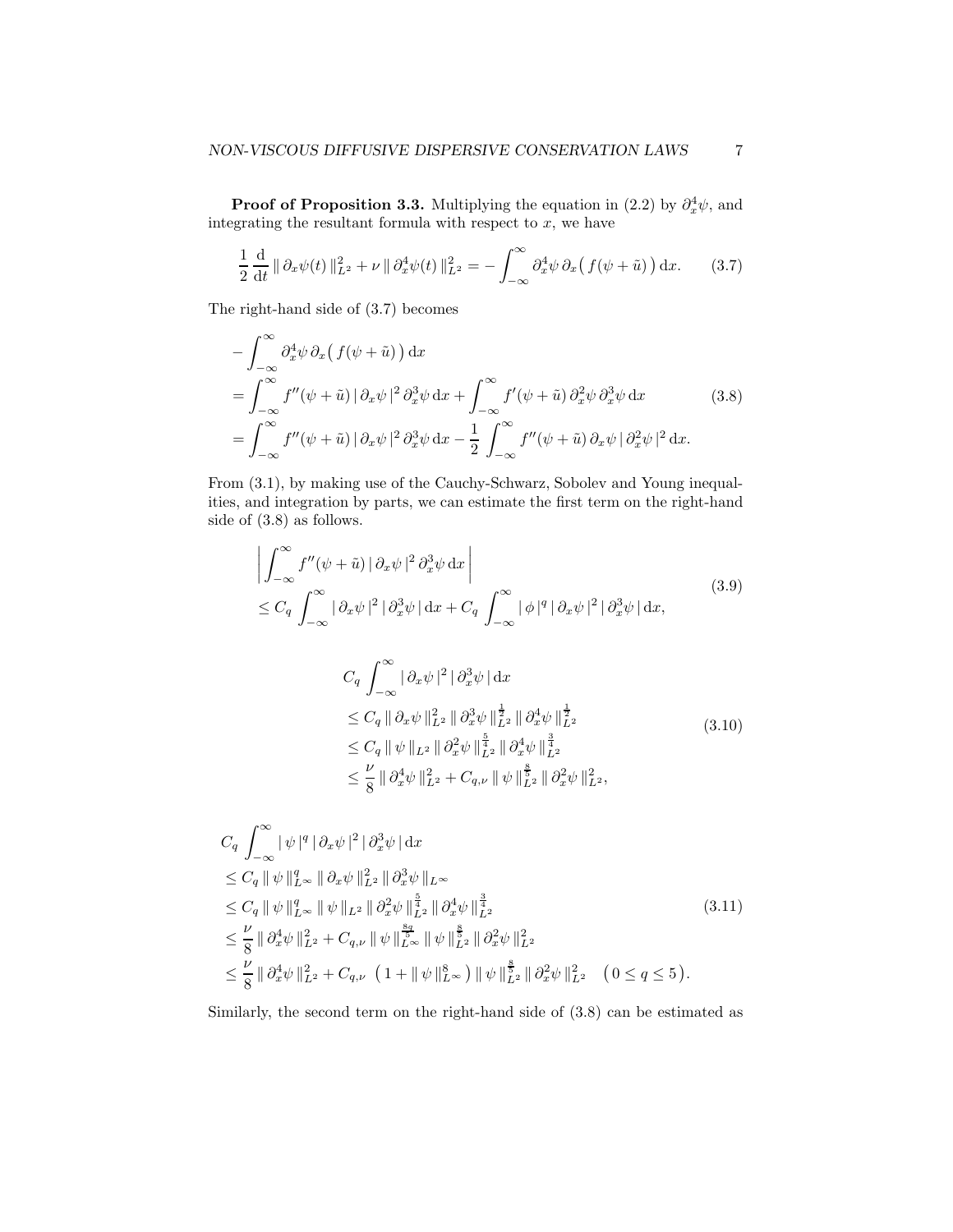follows.

$$
\left| \frac{1}{2} \int_{-\infty}^{\infty} f''(\psi + \tilde{u}) \, \partial_x \psi \, |\partial_x^2 \psi|^2 \, dx \right|
$$
\n
$$
\leq C_q \int_{-\infty}^{\infty} |\partial_x \psi| |\partial_x^2 \psi|^2 \, dx + C_q \int_{-\infty}^{\infty} |\psi|^q |\partial_x \psi| |\partial_x^2 \psi|^2 \, dx,
$$
\n(3.12)

$$
C_q \int_{-\infty}^{\infty} |\partial_x \psi| |\partial_x^2 \psi|^2 dx \le C_q \|\partial_x \psi\|_{L^2}^{\frac{1}{2}} \|\partial_x^2 \psi\|_{L^2}^{\frac{5}{2}} \n\le C_q \|\psi\|_{L^2}^{\frac{1}{4}} \|\partial_x^2 \psi\|_{L^2}^{\frac{11}{4}} \n\le C_q \|\psi\|_{L^2}^{\frac{1}{4}} \|\partial_x^2 \psi\|_{L^2}^{\frac{1}{4}} (1 + \|\partial_x^2 \psi\|_{L^2}^2),
$$
\n(3.13)

$$
C_q \int_{-\infty}^{\infty} |\psi|^q |\partial_x \psi| |\partial_x^2 \psi|^2 dx
$$
  
\n
$$
\leq C_q \|\psi\|_{L^{\infty}}^q \|\partial_x \psi\|_{L^{\infty}} \|\partial_x^2 \psi\|_{L^2}^2
$$
  
\n
$$
\leq C_q \left( \|\psi\|_{L^{\infty}}^{\frac{8q}{5}} + \|\partial_x \psi\|_{L^{\infty}}^{\frac{8}{3}} \right) \|\partial_x^2 \psi\|_{L^2}^2
$$
  
\n
$$
\leq C_q \left( 1 + \|\psi\|_{L^{\infty}}^8 + \|\partial_x \psi\|_{L^{\infty}}^{\frac{8}{3}} \right) \|\partial_x^2 \psi\|_{L^2}^2 \quad (0 \leq q \leq 5).
$$
\n(3.14)

Noting Lemma 3.2, substituting (3.8)-(3.14) into (3.7), integrating the resultant formula with respect to  $t$  and further using the Gronwall inequality, we obtain the desired formula, Proposition 3.3.

Thus, we complete the proof of Theorem 2.3 from Propositions 3.1, 3.3-3.4.

## References

- <span id="page-7-0"></span>[1] K. Andreiev, I. Egorova, T.L. Lange and G. Teschl, Rarefaction waves of the Korteweg-de Vries equation via nonlinear steepest deecent, J. Differential Equations 10 (2016), pp. 5371-5410.
- [2] J.L. Bona and M.E. Schonbek, Travelling-wave solutions to the KortewegdeVries-Burgers equation, Proc. Roy. Soc. Edinburgh 101A (1985), pp. 207-226.
- <span id="page-7-1"></span>[3] J.L. Bona, S.V. Rajopadhye and M.E. Schonbek, Models for the propagation of bores I. Two dimensional theory, Differential Integral Equations 7 (1994), pp. 699-734.
- <span id="page-7-2"></span>[4] R.P. Chhabra, Bubbles, drops and particles in non-Newtonian Fluids, CRC, Boca Raton, FL (2006).
- <span id="page-7-3"></span>[5] R.P. Chhabra, Non-Newtonian Fluids: An Introduction, URL [http://www.physics.iitm.ac.in/˜](http://www.physics.iitm.ac.in/)compflu/Lect-notes/chhabra.pdf.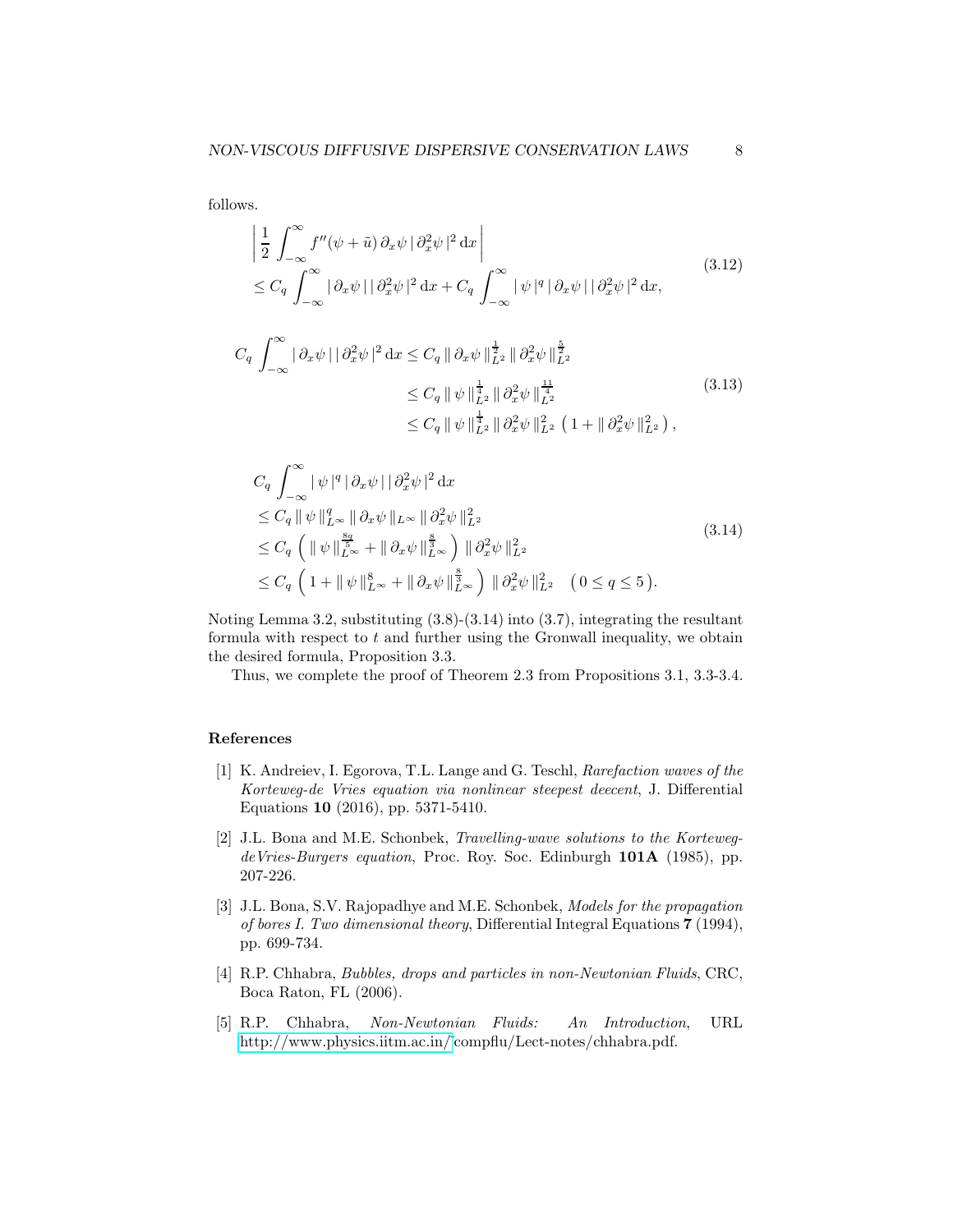- <span id="page-8-9"></span>[6] R.P. Chhabra and J.F. Richardson, Non-Newtonian flow and applied rheology, 2nd edn. Butterworth-Heinemann, Oxford (2008).
- <span id="page-8-0"></span>[7] Q. Du and M.D. Gunzburger, Analysis of a Ladyzhenskaya model for in $compressible$  viscous flow, J. Math. Anal. Appl.  $155$  (1991), pp. 21-45.
- <span id="page-8-13"></span>[8] R. Duan, L.-L. Fan, J.-S. Kim and L.-Q. Xie, Nonlinear stability of strong rarefaction waves for the generalized KdV-Burgers-Kuramoto equation with large initial perturbation, Nonlinear Anal. TMA 73 (2010), pp. 3254-3267.
- <span id="page-8-1"></span>[9] R. Duan and H.-J. Zhao, Global stability of strong rarefaction waves for the generalized KdV-Burgers equation, Nonlinear Anal. TMA  $66$  (2007), pp. 1100-1117.
- <span id="page-8-2"></span>[10] I. Egorova, K. Grunert and G. Teschl, On the Cauchy problem for the Korteweg-de Vries equation with steplike finite-gap initial data I. Schwartztype perturbations, Nonlinearity 22 (2009), pp. 1431-1457.
- <span id="page-8-3"></span>[11] I. Egorova and G. Teschl, On the Cauchy problem for the Korteweg-de Vries equation with steplike finite-gap initial data II. Perturbations with finite moments, J. Anal. Math. 115 (2011), pp. 71-101.
- <span id="page-8-10"></span>[12] M.E. Gurtin and R.C. MacCamy, On the diffusion of biological populations, Math. Biosci. 33 (1979), pp. 35-49.
- <span id="page-8-4"></span>[13] E. Harabetian, Rarefaction and large time behavior for parabolic equations and monotone schemes, Comm. Math. Phys. 114 (1988), pp. 527-536.
- <span id="page-8-5"></span>[14] I. Hashimoto and A. Matsumura, Large time behavior of solutions to an initial boundary value problem on the half space for scalar viscous conser*vation law*, Methods Appl. Anal.  $14$  (2007), pp. 45-59.
- <span id="page-8-6"></span>[15] Y. Hattori and K. Nishihara, A note on the stability of rarefaction wave of the Burgers equation, Japan J. Indust. Appl. Math. 8 (1991), pp. 85-96.
- <span id="page-8-11"></span>[16] A.M. Il'in, A.S. Kalašnikov and O.A. Oleĭnik, Second-order linear equations of parabolic type, Uspekhi Math. Nauk SSSR 17 (1962), pp. 3-146 (in Russian); English translation in Russian Math. Surveys 17 (1962), pp. 1-143.
- <span id="page-8-7"></span>[17] A.M. Il'in and O.A. Oleĭnik, Asymptotic behavior of the solutions of the Cauchy problem for some quasi-linear equations for large values of the time, Mat. Sb. 51 (1960), pp. 191-216 (in Russian).
- <span id="page-8-12"></span>[18] P. Jahangiri, R. Streblow and D. Müller, Simulation of Non-Newtonian Fluids using Modelica, Proceedings of the 9th International Modelica Conference September 3-5, Munich, Germany, (2012), pp. 57-62.
- <span id="page-8-8"></span>[19] P.D. Lax, Hyperbolic systems of conservation laws II, Comm. Pure Appl. Math. 10 (1957), pp. 537-566.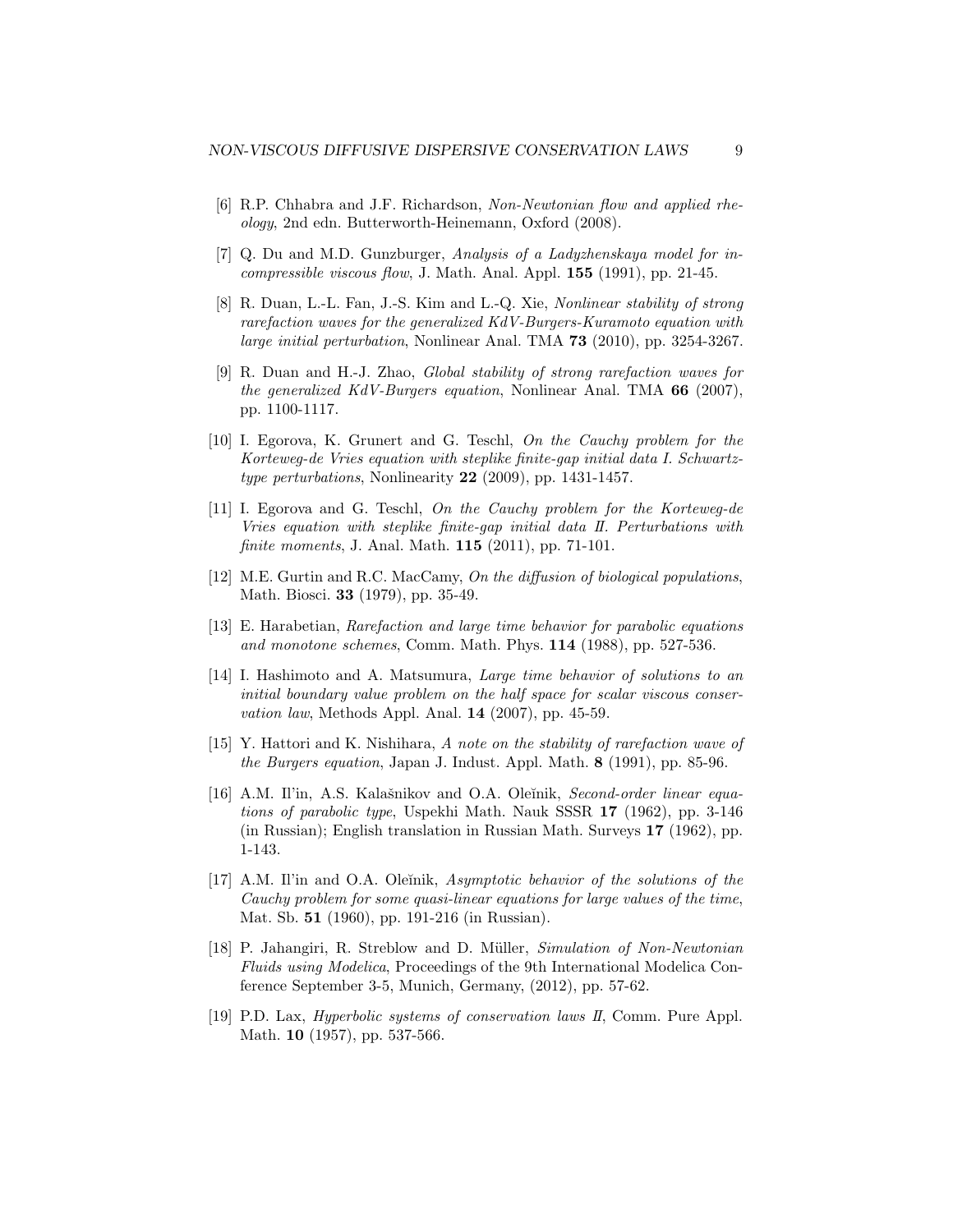- <span id="page-9-8"></span>[20] H.W. Liepmann and A. Roshko, Elements of Gas Dynamics, John Wiley & Sons, Inc., New York, 1957.
- <span id="page-9-0"></span>[21] T.-P. Liu, A. Matsumura and K. Nishihara, Behaviors of solutions for the Burgers equation with boundary corresponding to rarefaction waves, SIAM J. Math. Anal. 29 (1998), pp. 293-308.
- <span id="page-9-9"></span>[22] J. Málek, Some frequently used models for non-Newtonian fluids, URL [http://www.karlin.mff.cuni.cz/˜](http://www.karlin.mff.cuni.cz/)malek/new/images/Lecture4.pdf.
- <span id="page-9-10"></span>[23] J. Málek, D. Pražák and M. Steinhauer, On the existence and regularity of solutions for degenerate power-law fluids, Differential Integral Equations 19 (2006), pp. 449-462.
- <span id="page-9-1"></span>[24] A. Matsumura and K. Nishihara, Asymptotic toward the rarefaction wave of solutions of a one-dimensional model system for compressible viscous gas, Japan J. Appl. Math. 3 (1986), pp. 1-13.
- <span id="page-9-2"></span>[25] A. Matsumura and K. Nishihara, Asymptotics toward the rarefaction wave of the solutions of Burgers' equation with nonlinear degenerate viscosity Nonlinear Anal. TMA 23 (1994), pp. 605-614.
- <span id="page-9-3"></span>[26] A. Matsumura and K. Nishihara, Asymptotic stability of traveling waves for scalar viscous conservation laws with non-convex nonlinearity, Comm. Math. Phys. 165 (1994), pp. 83-96.
- <span id="page-9-4"></span>[27] A. Matsumura and N. Yoshida, Asymptotic behavior of solutions to the Cauchy problem for the scalar viscous conservation law with partially linearly degenerate flux, SIAM J. Math. Anal. 44 (2012), pp. 2526-2544.
- <span id="page-9-5"></span>[28] A. Matsumura and N. Yoshida, Global asymptotics toward the rarefaction waves for solutions to the Cauchy problem of the scalar conservation law with nonlinear viscosity, Osaka J. Math.  $57$  (2020), pp. 187-205.
- <span id="page-9-6"></span>[29] K. Nishihara and S.V. Rajopadhye, Asymptotic behavior of solutions to the Korteweg-deVries-Burgers equation, Differential Integral Equations 11 (1998), pp. 85-93.
- <span id="page-9-7"></span>[30] S.V. Rajopadhye, *Decay rates for the solutions of model equations for bore* propagation, Proc. Roy. Soc. Edinburgh 125A (1995), pp. 371-398.
- <span id="page-9-13"></span>[31] L.-Z. Ruan, W.-L. Gao and J. Chen, Asymptotic stability of the rarefaction wave for the generalized KdV-Burgers-Kuramoto equation, Nonlinear Anal. TMA 68 (2008), pp. 402-411.
- <span id="page-9-11"></span>[32] J. Smoller, Shock Waves and Reaction-diffusion Equations, Springer-Verlag, New York-Berlin, 1983.
- <span id="page-9-12"></span>[33] T. Sochi, Pore-Scale Modeling of Non-Newtonian Flow in Porous Media, PhD thesis, Imperial College London, 2007.